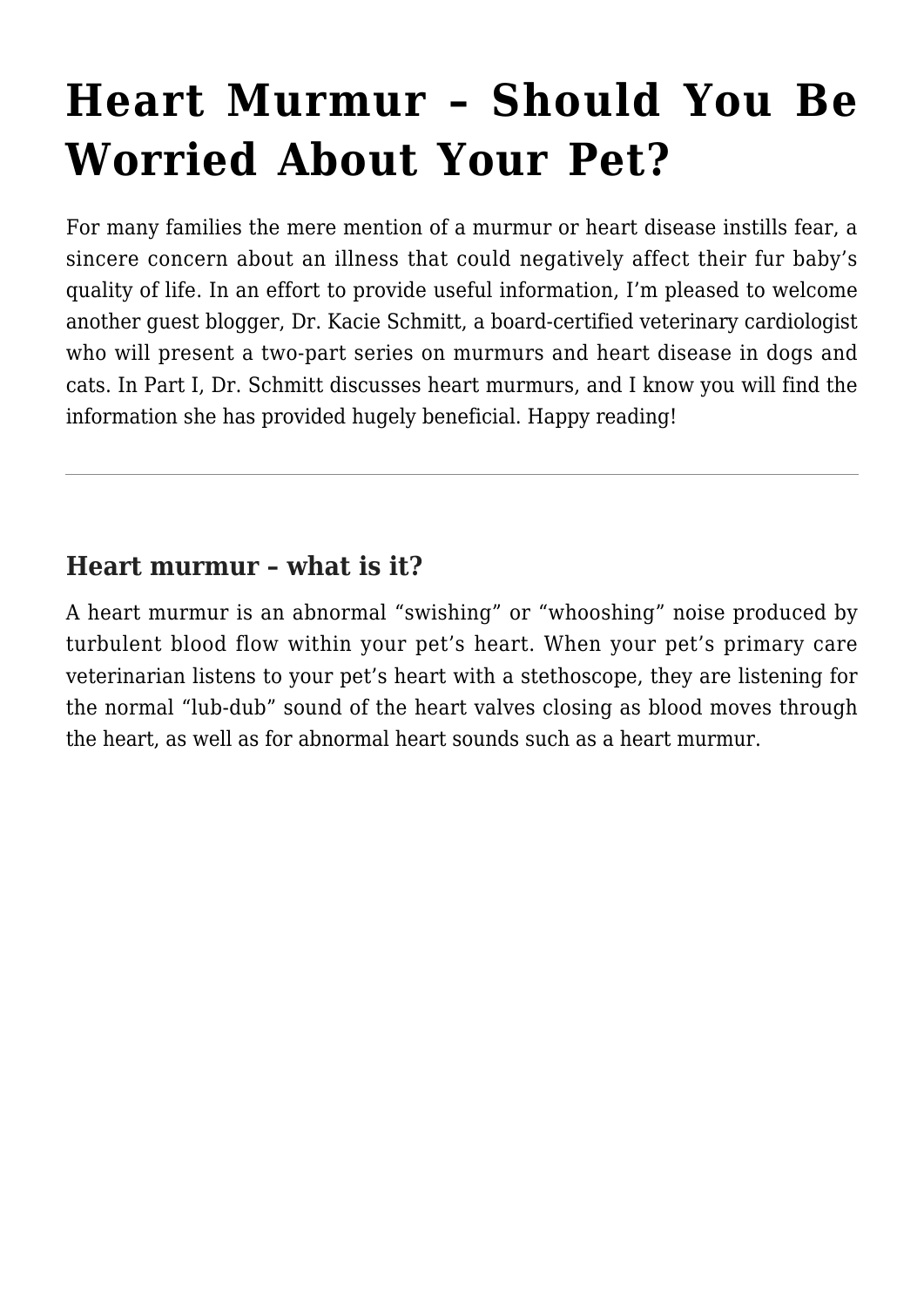

Dr. Schmitt listens to the heart of an adorable French Bulldog patient

A heart murmur often makes a "lub-shh-dub" or "lub-dub-shh" sound. Occasionally the normal heart sounds are difficult to hear because of a pronounced "shh-shh-shh" sound. When listening to a heart murmur, your primary care veterinarian is assessing several characteristics about the murmur to document in your pet's medical record, particularly the loudness or intensity. While the heart murmur intensity is important to note, it is simply a loudness scale and does not necessarily correlate with the severity of disease that may be present.

## **Heart murmur – what does it mean for my pet?**

There are two types of heart murmurs – innocent (i.e.: no structural heart disease) and abnormal (i.e.: related to structural heart disease). Most heart murmurs in small animals indicate underlying heart disease (although the severity of disease varies widely). The heart disease may be congenital (meaning a pet is born with an abnormality) or acquired (meaning a pet develops the heart condition with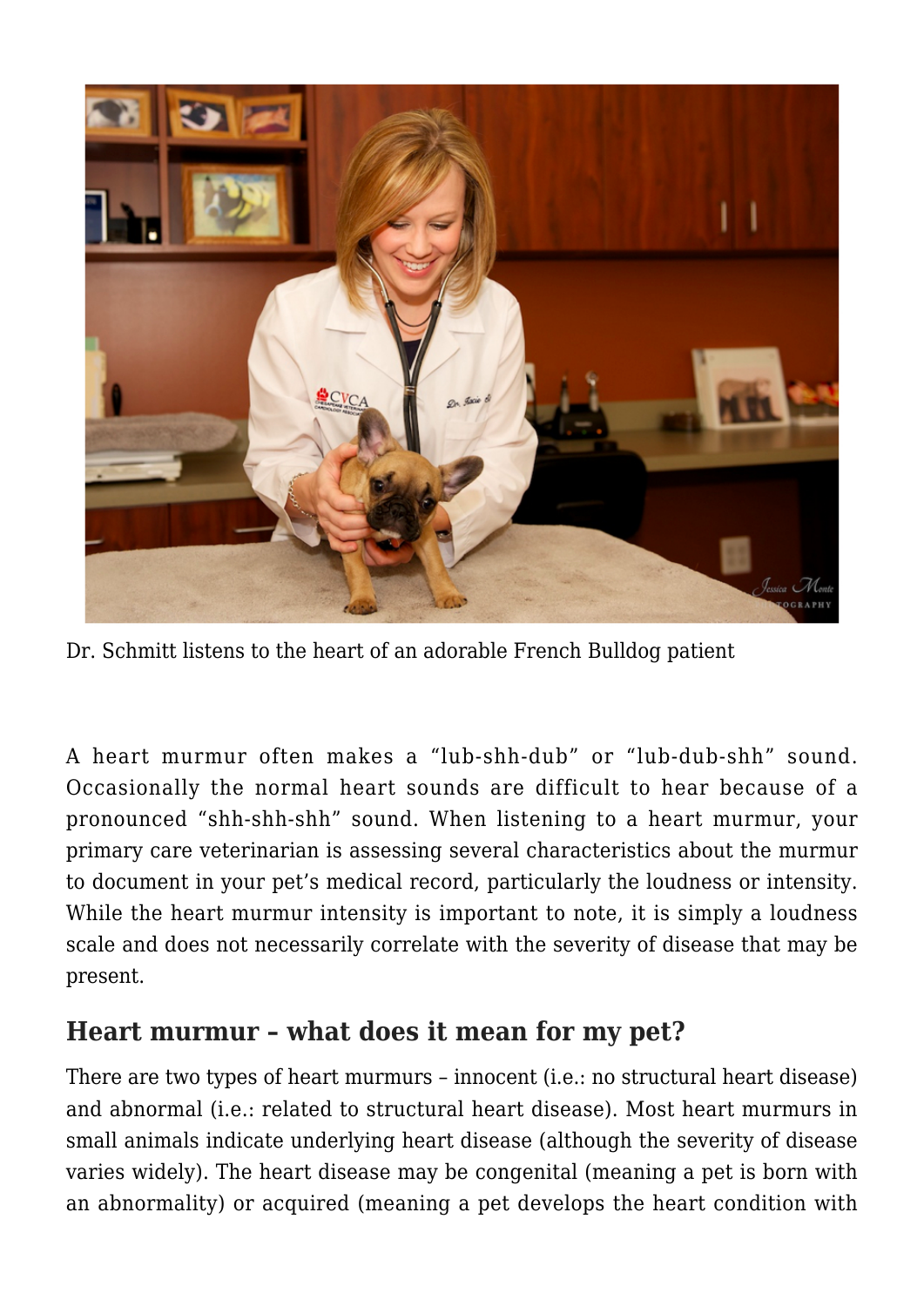age). There are four main causes of heart murmurs:

Valvular regurgitation/insufficiency (also known as leaky valves)



Normal valve



Valvular stenosis (narrowing)



A picture showing the difference between stenosis (LEFT) and regurgitation (RIGHT)

- An abnormal connection between heart chambers
- An abnormal connection between the great vessels leaving the heart

Early diagnosis and treatment of heart disease is important because it results in a longer, healthier life for your pet. A cardiac evaluation by a board-certified veterinary cardiologist when the heart murmur is first noted provides the best care and outcome for your pet. Most cardiac disease in pets can be managed long term with medication(s). Surgery is rarely indicated, but may be recommended for certain congenital heart diseases.

#### **Heart murmur – how do I determine the cause?**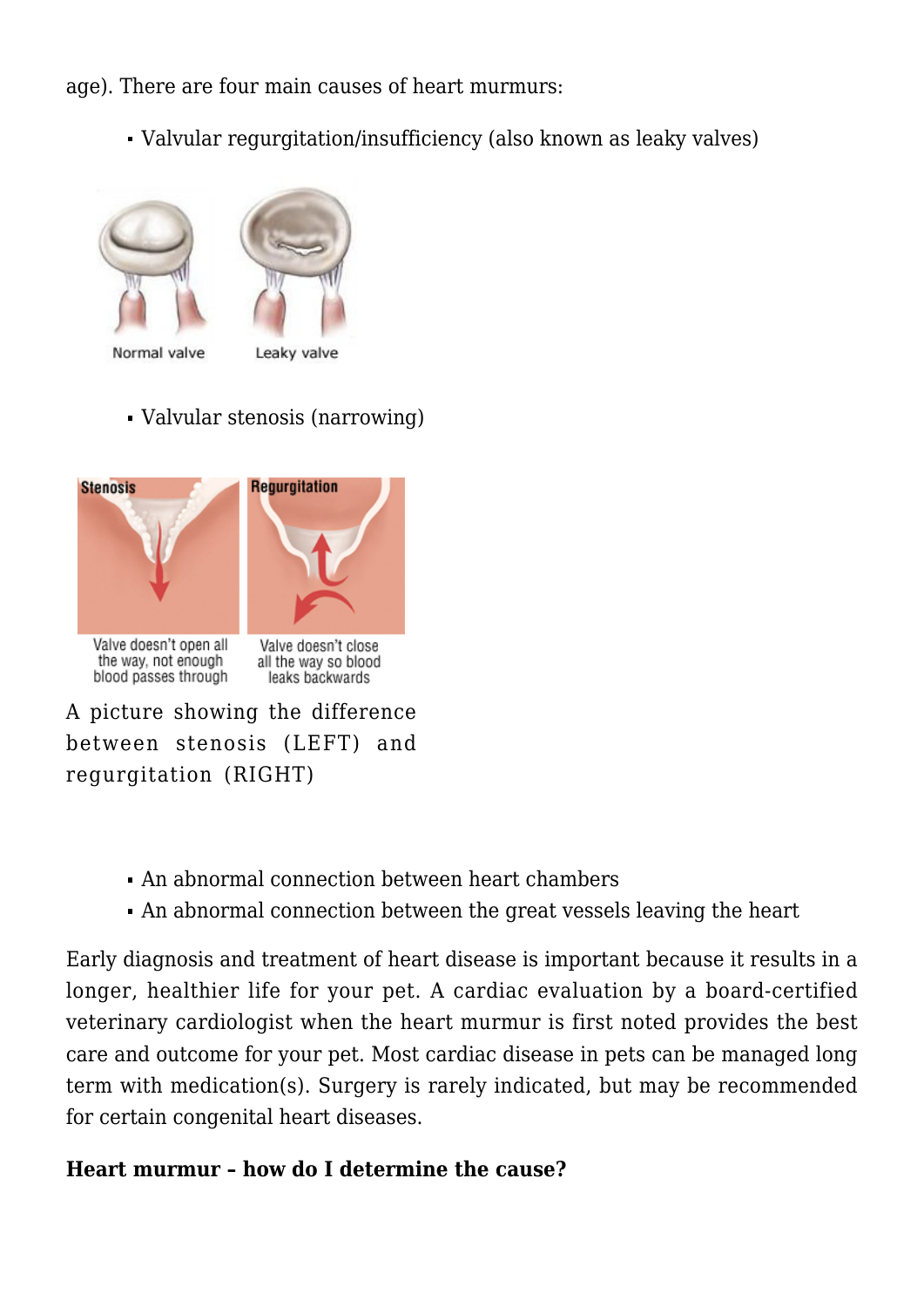An ultrasound of the heart (called an echocardiogram) performed by a boardcertified veterinary cardiologist is the gold standard method for determining the definitive cause of a heart murmur. Performing an echocardiogram is a very specialized skill that requires both extensive training and experience; boardcertified veterinary cardiologists are experts in heart disease who have completed at least four years of unique training after graduating from veterinary school, including performing hundreds of echocardiograms. As you have read in previous posts on this blog, any veterinarian can purchase specialized equipment like an echocardiograph, but having the expertise to properly perform a complete heart study and interpret the data are unique skills of board-certified veterinary cardiologists.



A board-certified veterinary cardiologist performing an echocardiogram

The echocardiogram is performed to determine the source of the heart murmur, as well as assess the heart size, heart function (strength), heart relaxation, and the pressures within the heart chambers. This information will provide an accurate diagnosis of the type and severity of heart disease present in addition to helping your pet's medical team (board-certified veterinary cardiologist and primary care veterinarian) determine the best treatment plan for your pet and family.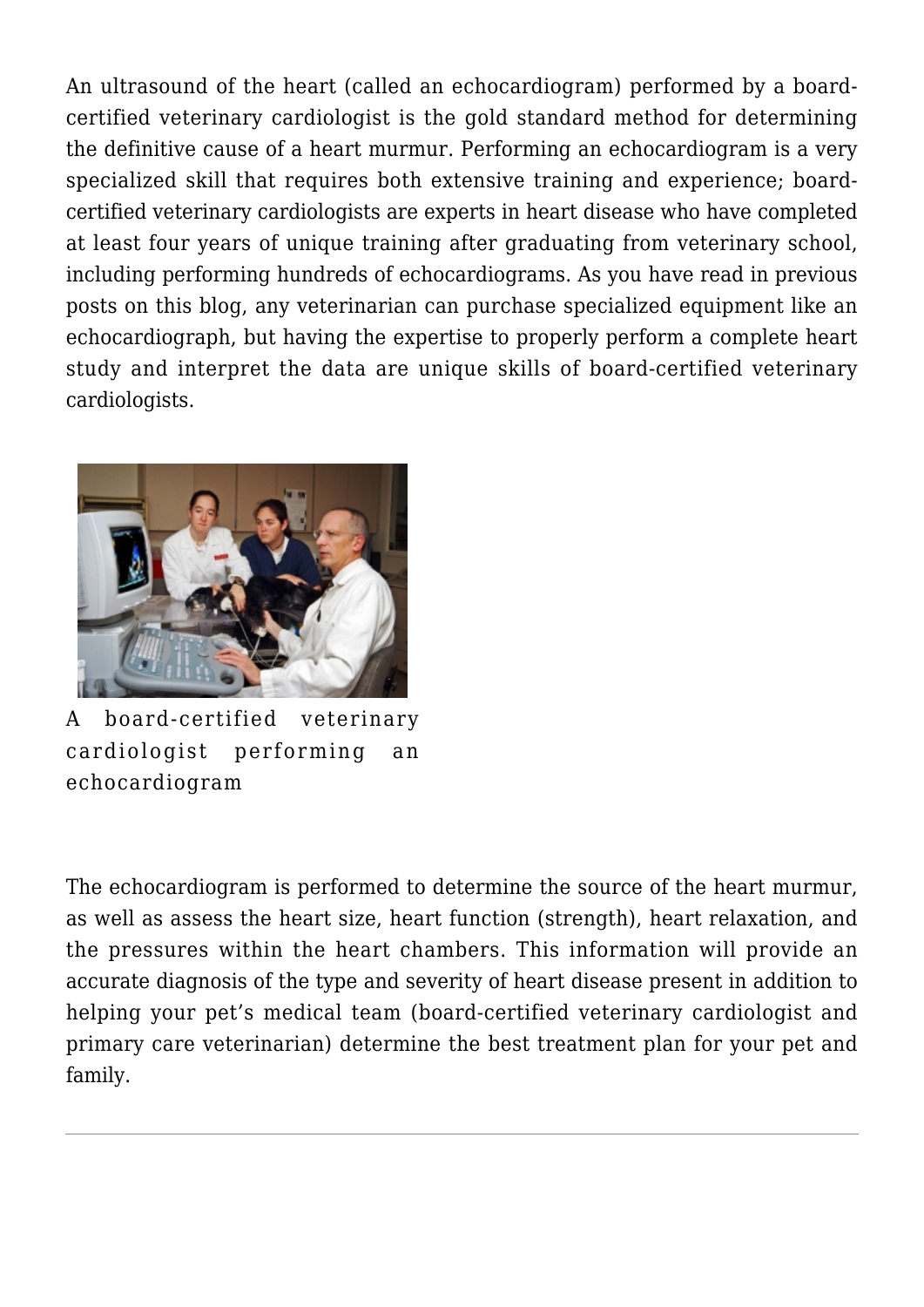# **The take-away message about heart murmurs…**

Heart murmurs are relatively common in dogs and cats, and can indicate the presence of an underlying heart disease. Once your pet's primary care veterinarian documents a heart murmur, consultation with and evaluation by a board-certified veterinary cardiologist is invaluable in helping determining the cause of the murmur and the most appropriate treatment(s) for your pet. Tune in next week for Part II of this two-part series when we discuss common congenital and acquired heart diseases in dogs and cats.

To find a board-certified veterinary cardiologist, please visit the [American College](http://www.acvim.org) [of Veterinary Internal Medicine.](http://www.acvim.org)

Wishing you wet-nosed kisses,

cgb

[yop poll  $id="1"$ ]

### **Meet Dr. Kacie Schmitt**



*Dr. Kacie Schmitt was born and raised in Cumberland, Maryland. She received her Bachelor of Science in Poultry Science from North Carolina State University and graduated Summa Cum Laude. She continued her education at North Carolina State University's College of Veterinary Medicine and received her Doctor of Veterinary Medicine in 2008. Dr. Schmitt completed a one-year comprehensive medical and surgical internship at VCA Veterinary Referral Associates in Gaithersburg, Maryland. She continued training as a cardiology*